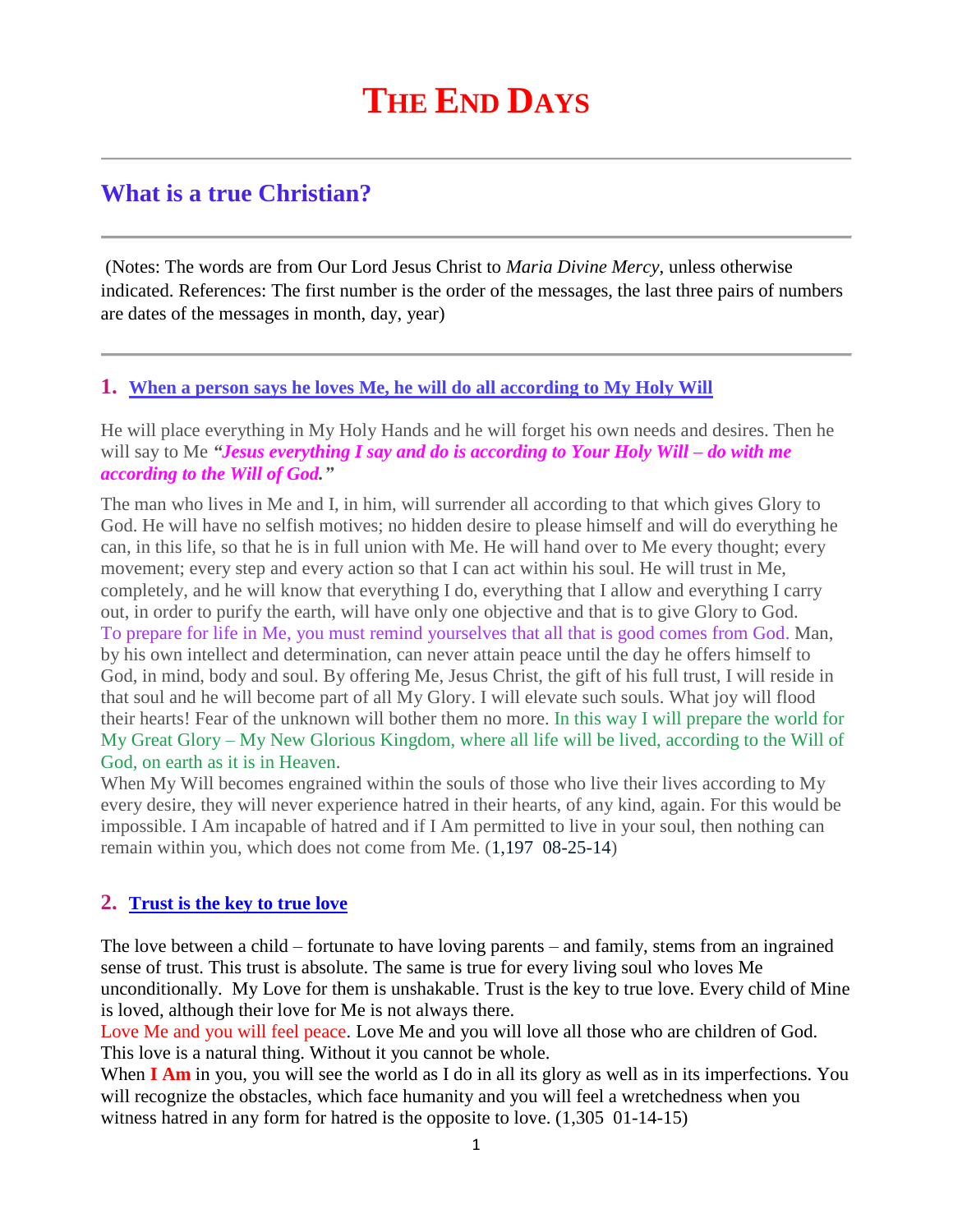# **3. [When you trust in Me it must be free of any condition](http://www.thewarningsecondcoming.com/when-you-trust-in-me-it-must-be-free-of-any-condition/)**

To trust in Me takes great effort on the part of souls. When you trust in Me, it must be free of any condition or on your own terms. When you say you love Me there are many stages involved. The first stage is one of belief and love for all that I taught and because of Who I Am. The second is inspired by love for My Teachings and a deep compassion for Me. The third stage occurs when you are in full union with Me, when you feel My Love, My Pain, My Sorrow and understand – without knowing why – what it means to be a true child of God. It means acknowledging that I Am the Beginning and the End and that all comes from Me. When you love Me with an open heart, like that of a child, you will love Me without condition. You will know that I will come to your aid when all feels hopeless, you will know that My Love for man is ceaseless, free of malice, free of discrimination and that not one sinner will I reject – no matter what they have done. Please recite this Crusade Prayer (161) *For confidence and peace* whenever you feel separated from Me and I will come to your aid. I will fill you with a Peace that cannot, nor ever will, be found anywhere in this world**.** (See the Crusade Prayers booklet) (1,173 07-23-14)

#### **4. [Loving your neighbor as yourself is much more difficult than you think](http://www.thewarningsecondcoming.com/loving-your-neighbour-as-yourself-is-much-more-difficult-than-you-think/)**

If you, My followers, **love Me, you will Love My Father**. In turn, if you are genuine in your love for My Father, you will love your brothers and sisters. You must especially show love to those who may offend you through their behavior. Some will insult you, mock you and damage your reputation which may hurt you and your family. They may be known to you personally or they may hurt you by their actions which can badly affect your ability to clothe and feed your families. **No matter how much people hurt you** I ask you, in My name, to follow My lead. Pray for them especially those who harm you. For when you pray for them you dilute the hatred spewed by Satan. A hatred that could spring forth thoughts of revenge … This is **one of the most difficult of all My teachings**. Love thy neighbor as yourself. It is much more difficult than you think. When you can achieve this act of great generosity you will help Me fulfill My plan to save more souls. (184 09- 04-11)

## **5. [Mother of Salvation: God's Will is a mystery to most of you](http://www.thewarningsecondcoming.com/mother-of-salvation-gods-will-is-a-mystery-to-most-of-you/)**

Your will is your own but, if it is given freely to God, then only His Will can be done. Trust, trust, trust in my Son for all things are in accordance with His Will. **If He permits evil to thrive, and His followers to be deceived by His enemies, then this is within His Will and it is done to test the faith of the faithful.** God's Will is a mystery to most of you and He can decide what it is that is necessary for the good of humanity, at any time.

You must allow your hearts to remain at peace in love and trust for my Son, Jesus Christ. (1,293 12-27-14)

## **6. Everyday you must ask yourself – [would God approve of my actions today?](http://www.thewarningsecondcoming.com/every-day-you-must-ask-yourself-would-god-approve-of-my-actions-today/)**

It is the free will which is given to man, that will be sought out by evil spirits. But it is also through the free will of man that the door to My Kingdom can be unlocked… Because you are flesh, and therefore mortal, the only time you have to prepare for eternal life is now. You must never forget this. You must be prepared at all times, for just as My Father gave you life, so too can He take it away at any moment in any day.